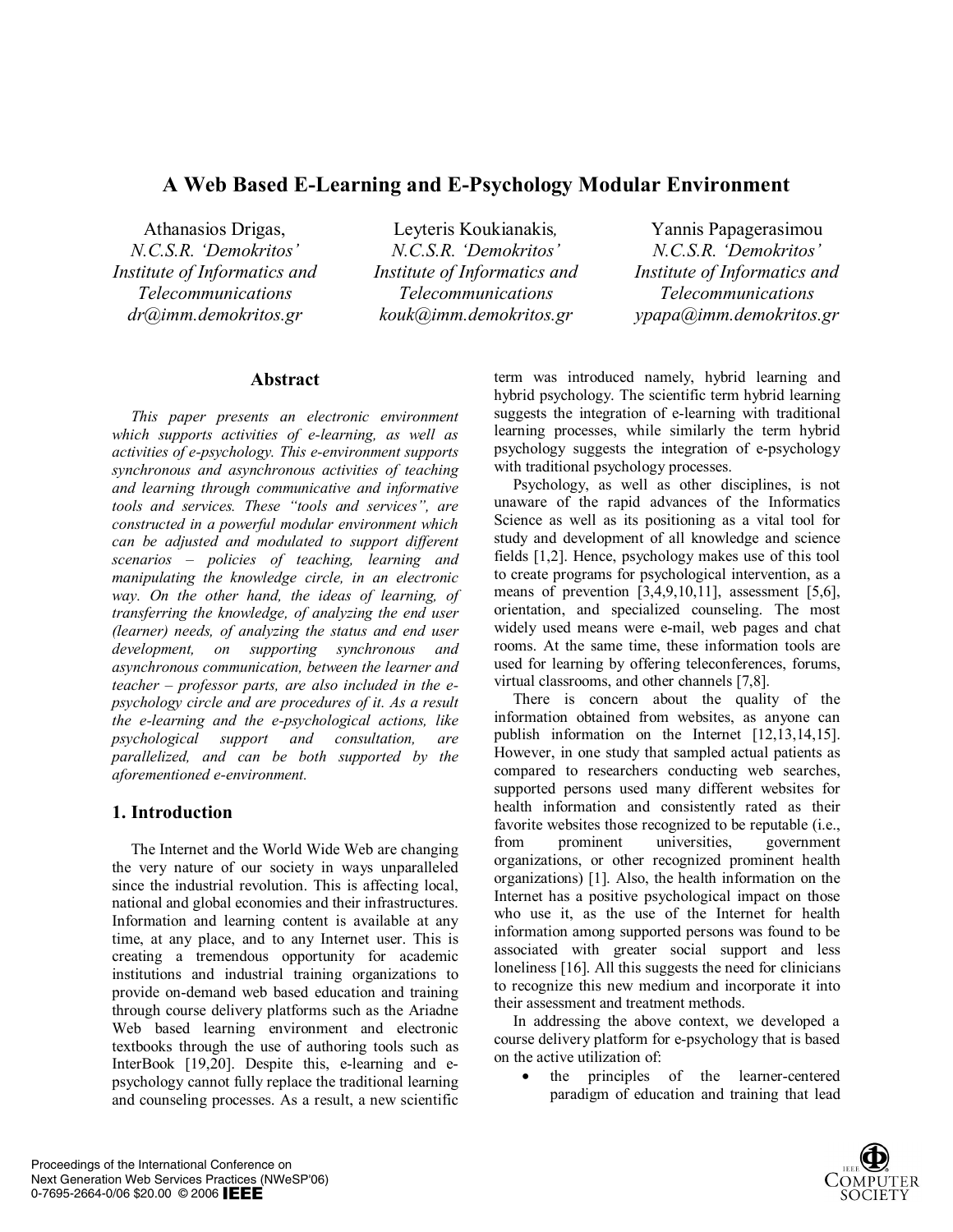to the highest possible learner convenience in learning

- the principle of modularity of learning content (based on the reusable learning objects concept) that leads to great flexibility in composing different customized versions of an online course for various groups of trainees with different educational backgrounds, learning objectives, technical skills and past experiences
- an innovative Web-Based Instructional (WBI) tool that uses web-based streaming multimedia and various communication technologies and offers both online and offline modes of learning content delivery.

#### **2. Abstract Level Description**

The aim of the platform is the integration of the ICTs with the traditional learning and psychology processes for the development of a hybrid system that supports hybrid learning as well as hybrid psychology (Figure 1).



**Figure 1. Logical structure** 

As far as the ICTs are concerned they are distinguished into two major service categories. The "Informative" and "Communicative" services. The latter are divided into two services subcategories. The synchronous and asynchronous services, which determine the terms "synchronous" and "asynchronous" environments (Figure 2). These technologies were used for the development of the hybrid system imprinting the traditional learning and psychology processes with "synchronous" and "asynchronous" learning and counseling tools in the system.



**Figure 2. ICT services** 

Psychology is distinguished into six major branches with respect to the cause of ones unusual behavior. All psychology branches refer to specific target groups based on unusual behavior problems. The method that each branch uses differs from the others while the processes (evaluation tests, diagnosis and therapy) are the same in all branches (Figure 3).

The possibility of supporting personal teaching – learning as well as supporting classes or larger entities like levels of learning or virtual schools finds also similarities and proportions to the hybrid psychological circle, with the possibility of supporting psychological consultancy in a personal way or in a small group, or larger handling entities of them, like therapy directions, or virtual psychological health centers.

The result of the ICT integration with the psychology processes is depicted in figure 4. This integration of the psychology branches in a web-based environment is available to the Internet user. The methods and processes that each branch follows are materialized through electronic tools such as: discussion forums, message boxes, video and audio conference etc. Similarly, the learning methods and processes are introduced into the same web-based environment through informatics tools.

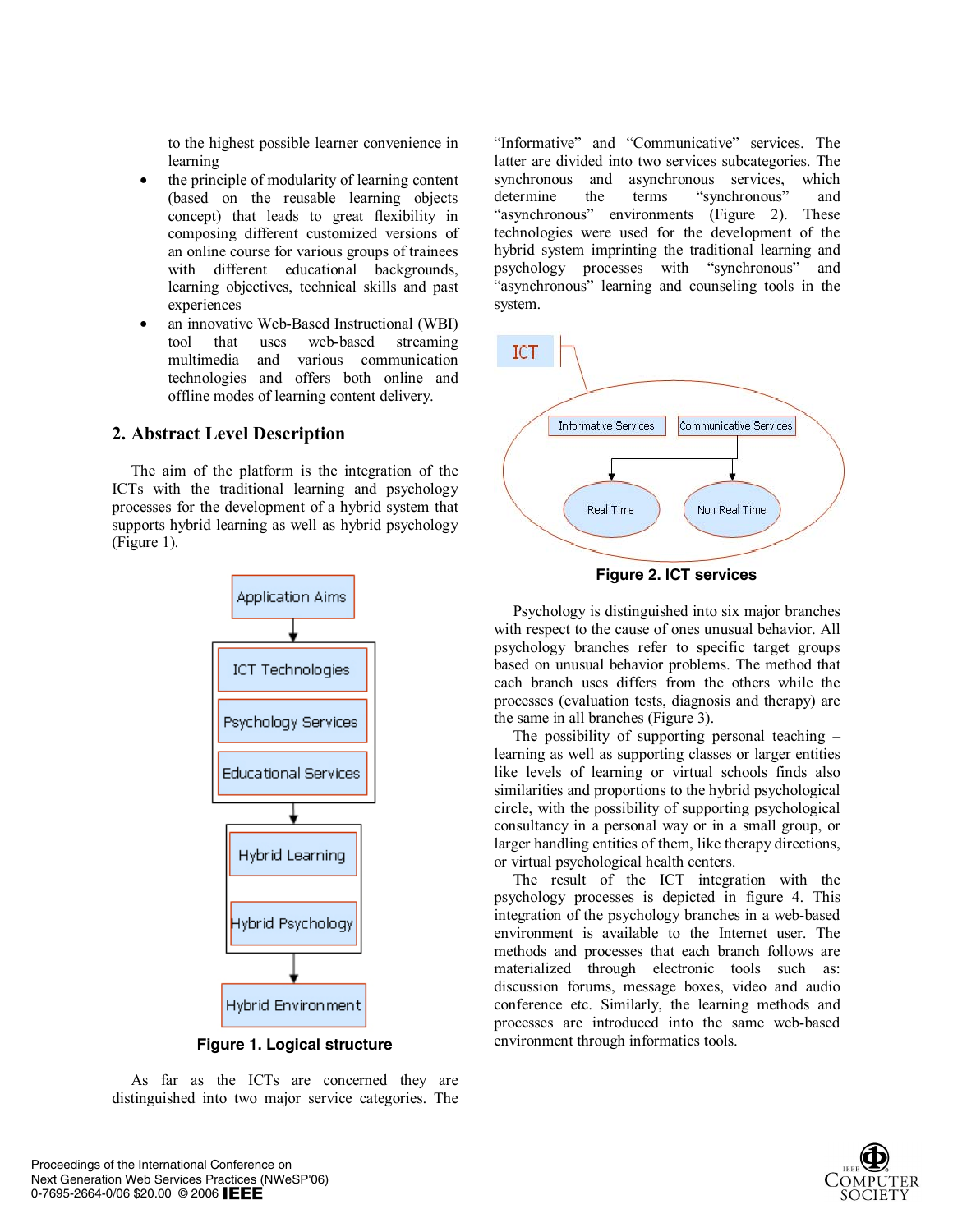

**Figure 3. Psychology services** 

Moreover, the user levels and user interfaces of the electronic environment are parallelized as follows: the e-learning and hybrid learning administrator, instructor, student and user, support similar actions with the e-psychology and hybrid psychology administrator, psychologist, supported person and user.

Finally, the seminars, classes, courses and educational material from the hybrid learning circle, are supported by the same tools in similar procedures with the therapeutic entities, small groups, therapeutic process, and supporting material, from the hybrid psychology circle.

The specifications of the user levels, the e-content and the e-tools in an e-psychology and hybrid psychology platform can be easily implemented through a simple correspondence of the psychology ontologies to the generic e-learning and hybrid learning ontologies.



**Figure 4. Hybrid psychology structure** 

The way that the e-learning and hybrid learning tools are related to the correspondent e-psychology and hybrid psychology tools, is presented in figure 5. From the figure above (Fig. 4), it is obvious that the roles of the ''instructor'' and the ''student'' are transformed into the roles of the ''psychologist'' and the ''supported person'' respectively. The ''classes'' are turned into ''small therapy groups'' and the ''courses'' into ''supporting material''. The ''consulting material'' (examples, exercises, multiple choice tests) correspond respectively to diagnosis, educational exercise for treatment and diagnostic tests. Finally, all the tools (web directory, glossary, references, video and audio lectures, events calendar, news, announcements, mailing lists, e-library, message box, e-mail, video and audio e-mail, video and audio conference, discussion forums, instant messaging, chat, and telephony) can be easily applied in both platforms.

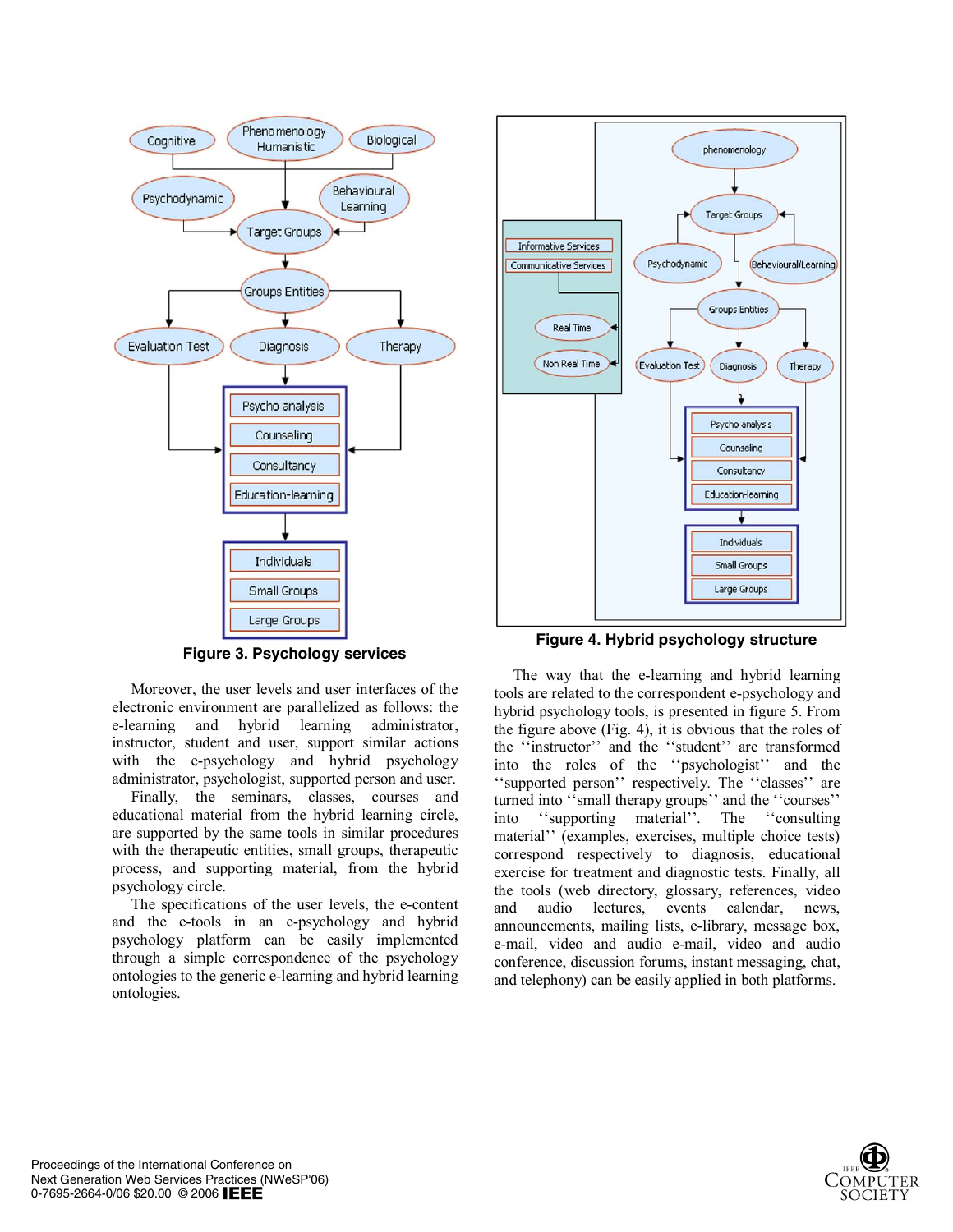

**Figure 5. Modular environment** 

# **3. System Analysis**

## **3.1. Environment Tools**

The environment includes tools that offer flexibility and adaptability depending on their use. The design of these tools was based on existing web services, such as discussion forums, chat, message box, e-libraries, which are widespread in the public web community. These tools are distinguished into two major groups: ''Informative'' and ''Communicative''. The former are divided further into two subcategories: the "Informative" and the "Supportive" tools, which include services related to the educational-supporting material and its presentation. Similarly, the latter, are also divided into two subcategories: "Synchronous" and "Asynchronous" tools, which include services that allow the communication between different user groups (users belonging to a different session level).



#### **Figure 6. Informative and communicative tools**

The environment offers the possibility of management of these tools according to the user groups' permission. More explicitly, the ''Informative'' tools are the following: web directory, courses material, courses schedule, glossaries, references, video and audio lectures, calendar-events, news, announcements, mailing lists. On the other hand, the ''Supportive'' tools are: exercises, examples, Multiple Choice Tests. As far as the "Communicative" tools are concerned, in the "synchronous" subcategory the tools are: video and audio conference, instant messaging, chat, telephony. One the other hand the "asynchronous" tools are: discussion forums, message boxes, e-mail, video and audio e-mail. The aforementioned information is depicted in figure 6 and relates to both hybrid learning and hybrid psychology. Finally, it must be noted that the environment relates the tools to the educational material courses according to the specific user level permissions. These levels are analyzed in the following sections.

## **3.2. User Levels**

Four user levels are distinguished in the environment, each of which uses different supporting tools. Depending on the corresponding use, these levels have a different role: Administrator, Instructor-Psychologist, Student/Supported Person and Visitor. The user levels for hybrid learning and e-learning correspond to the relative user levels of hybrid

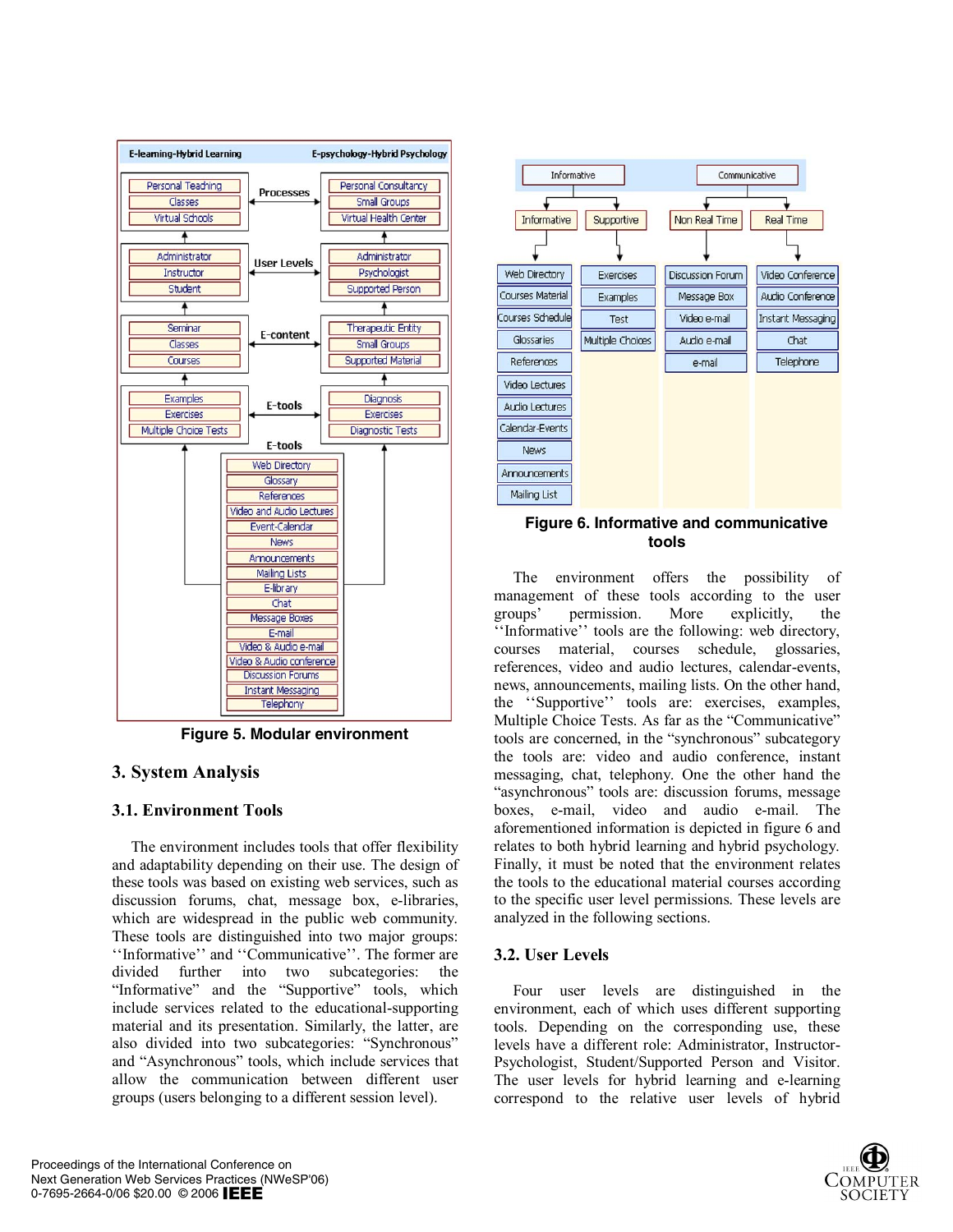psychology and e-psychology. That is to say, that every administrator whether for e-learning or for epsychology has the same tools and services at his/her disposal as well as the same restrictions. Each of them interacts with the other through the ''informative'' and ''communicative'' tools related to each level.

#### **3.3. Administrator**

The administrators coordinate and manage the corresponding application through the corresponding administrative tools, depending on whether they are elearning or e-psychology administrators. They also determine which user level-group has the permission to use the corresponding ''Informative'' and ''Communicative'' tools. Moreover, the administrator can communicate with the instructor or psychologist in order to be kept informed about the progress of the Instructors'-Psychologists' courses and sessions.

#### **3.4. Instructor/Psychologist**

In this level, the instructors determine the educational and consulting material depending again on whether they are e-learning or e-psychology instructors. In addition, they also determine the development and the way that the material will be presented to the students/supported persons and to the entire Internet community. The instructors are able to produce the e-content of their course, aiming at the better comprehension and assimilation of it from their students/supported persons as well as the visitors. Finally, the communication between the instructors and the students/supported persons aims at the resolution of questions that rise during the courses and sessions.

## **3.5. Student/Supported Person**

The students/supported persons determine the successful development of the seminars and courses. Moreover, they read the educational-psychological material registered by the instructor, and communicate and pose questions to the instructor who is responsible for resolving the exercises and multiple choice questions. A remarkable fact is that the students/supported persons have access to all the information and services, regardless of when they undertook a certain course-session, which results in the better development and understanding of the coursessessions.

## **3.6. Visitor**

In this level, the visitors can easily browse the econtent of the corresponding courses-sessions. The innovation of this level is the fact that the visitors can have access not only to the consulting material for each course-session, but also to the discussion forums between the instructors and the students/supported persons (carried out during courses or during practical applications and which include general and not confidential discussions). Finally, this level follows the philosophy-standard "knowledge-access for all" giving the permission to the random visitors to obtain the knowledge of their object of interest. The visitors can have access to non confidential information only, which is available for educational purposes. Confidential information is protected and can only be accessed by authorized people in order to respect and protect personal information.

# **4. Pilot Project**

The presented environment was developed under the framework of the Greek research program, namely, ''Conditions Improvement of Inclusion to Educational System of Individual with Multiple Handicaps'' that was funded by the O.P.E.I.P.T. European Community Program (Operational Program of Education and Initial Professional Training) [18]. The projects' main objective was the training of special education teachers on multiple handicaps issues. The work included two seminar periods: "training" and "specialization". The former included training in physical classrooms while the latter included training in physical classrooms as well as e-learning. This hybrid environment was parameterized and configured properly, to conform to the project specifications and needs. In this way, it assured the distance training form and also supported the dissemination of new ideas and knowledge in the special education community.

# **5. Conclusions**

The main advantage of the discussed platform is the fact that it offers the pioneering experience for either pair "teacher-student" or "psychologist-supported individual" to span two completely different worlds, the physical and online worlds, simultaneously. Undeniably, hybrid learning and hybrid psychology improve the traditional learning courses and psychology session's cycle. Moreover, what they specifically do is that they completely transform the cycle, as only a 10% of the traditional way of working is used, while the remaining 90% is all ICT based. The reason why 10% of the traditional cycle is kept lies in that it works as a feedback for the e-learning and e-